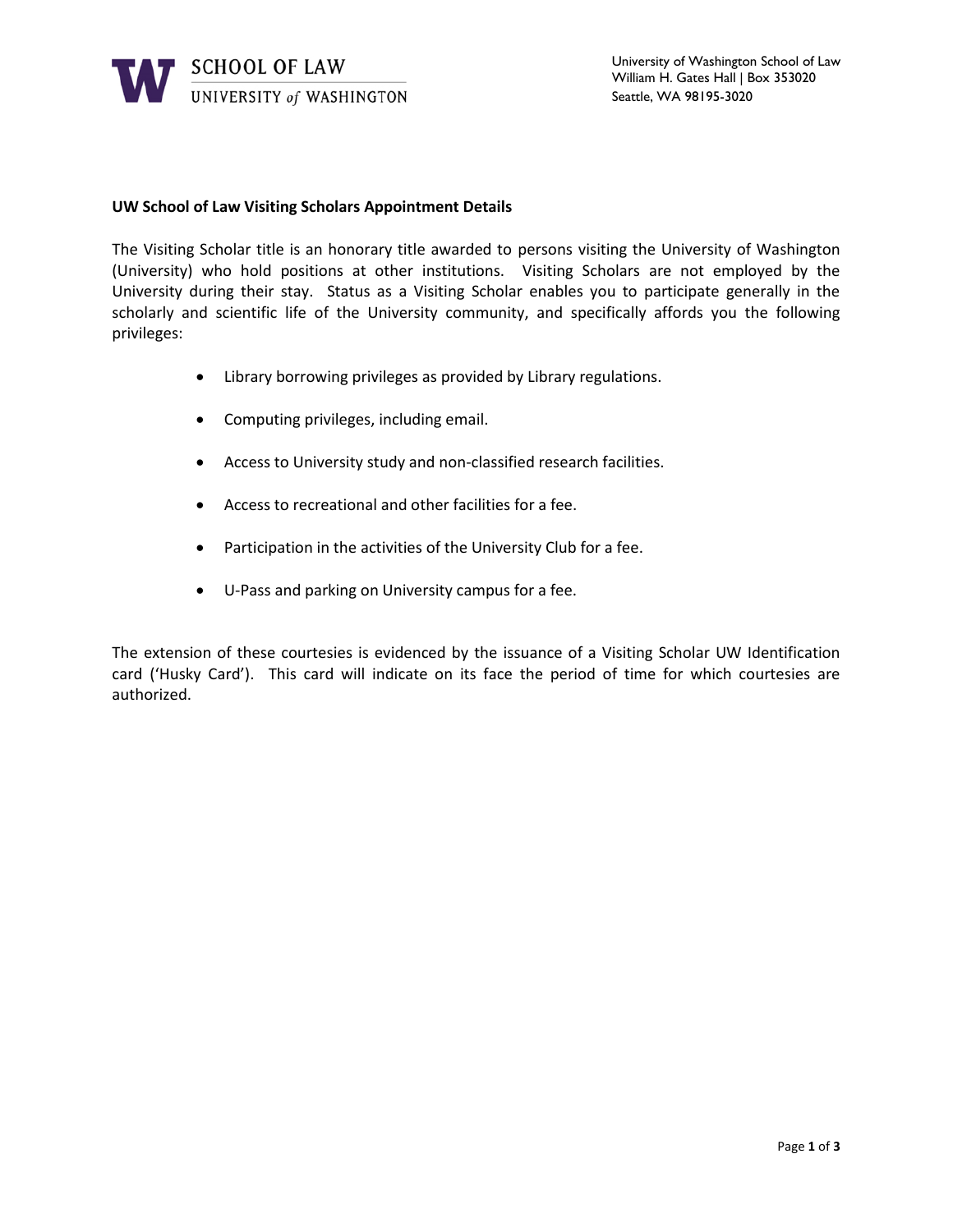

## **Intellectual Property**

As a Visiting Scholar, you will have access to University non-classified research facilities, and you may have opportunities to participate in some University research projects. Such activities may carry with them obligations regarding intellectual property (IP), including patents, copyrights, and confidential information. For example, a University research project supported by funding from a private company typically is subject to contractual requirements that the University offer the sponsor the right to license any IP arising from the research. Similarly, research supported by the U.S. government may be subject to a grant condition that the University will provide the federal government with certain IP rights. Your participation in any such project is contingent upon your agreement to comply with the University's obligations to its sponsor(s). This is important for you to consider because you may have existing IP obligations to your home institution or others. It is your and your faculty sponsor's responsibility to avoid conflicts between your responsibilities to the University of Washington and your responsibilities to other organizations. If you or your faculty sponsor have questions about how to fulfill these responsibilities, please contact the University Office of Intellectual Property and Technology Transfer (OIPTT).

Prior to beginning any work at the University as a Visiting Scholar, you will need to identify and report any IP rights or obligations to your home institution that may conflict with your obligations while working at the University to your University of Washington sponsor. As a Visiting Scholar, you will be required to disclose to the OIPTT all IP you develop during your stay at the University. The OIPTT will evaluate such disclosures to determine whether the University has an ownership position or other financial interest in the IP and whether the disclosed IP is the subject of obligations to third parties. If necessary, the OIPTT will coordinate its evaluation with your home institution.

You agree to cooperate with the OIPTT in making such ownership determinations, and, if the OIPTT concludes the University has an ownership interest in the disclosed IP, you agree to execute assignments or other documents as requested by the OIPTT. If the University claims ownership through your contribution, and if the disclosed IP is commercialized, either you or your home institution may be eligible for revenue sharing according to University policy, which may be revised from time to time.